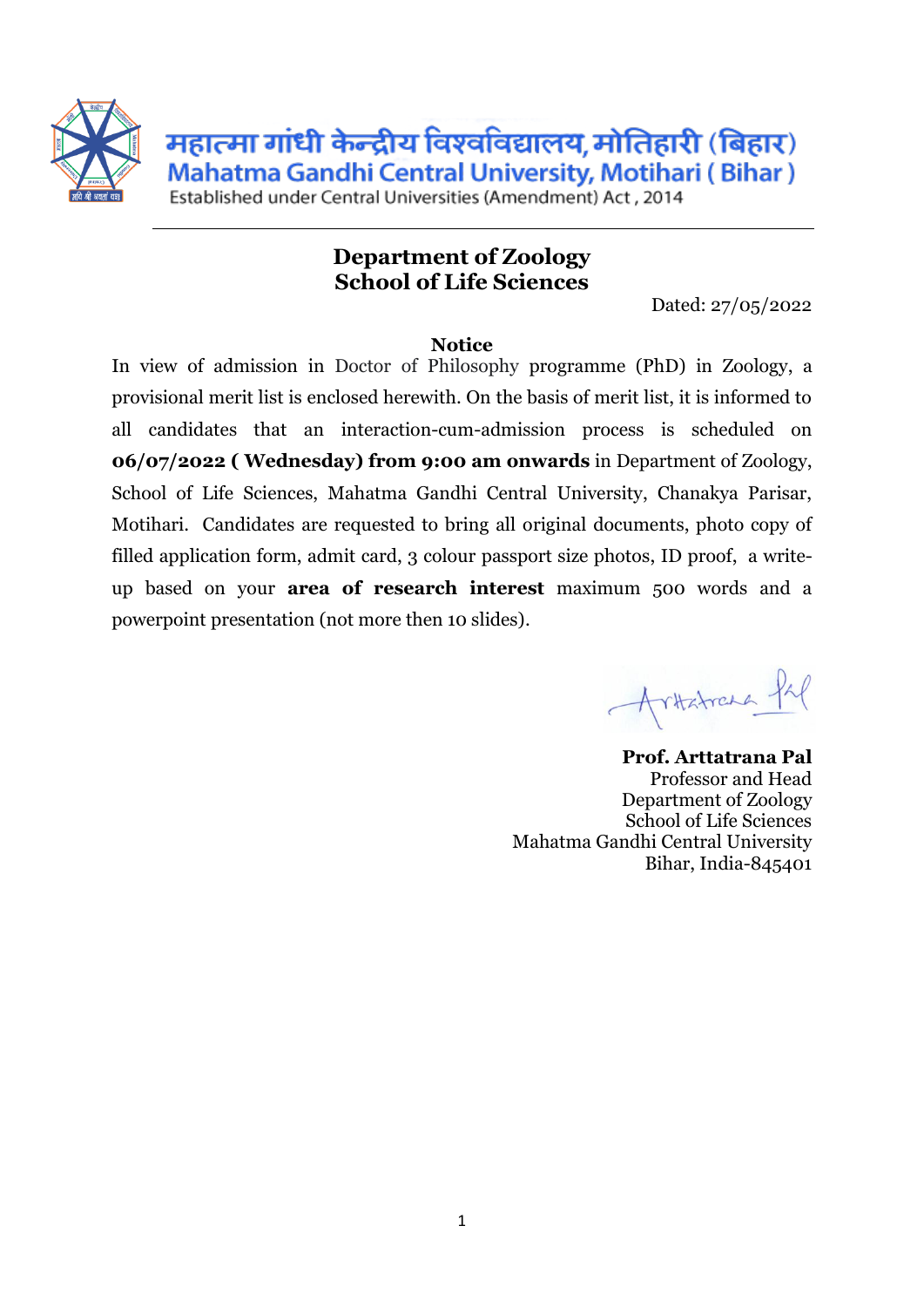## **Department of Zoology School of Life Sciences Ph.D Admission Provisional Merit List -2021-22**

| S.No.                | <b>MGCU ID</b>            | <b>CANDIDATE</b><br><b>NAME</b>    | <b>FATHER'S</b><br><b>NAME</b>   | <b>CATEGORY</b> | <b>MARKS</b><br><b>OBTAINED</b> |  |  |  |  |  |  |
|----------------------|---------------------------|------------------------------------|----------------------------------|-----------------|---------------------------------|--|--|--|--|--|--|
| <b>GENERAL MERIT</b> |                           |                                    |                                  |                 |                                 |  |  |  |  |  |  |
| 1.                   |                           | <b>SRISHTI</b>                     | <b>BINOD</b>                     | General         |                                 |  |  |  |  |  |  |
|                      | MGCUB-STUD-21-6475        | <b>SHRIYA</b>                      | <b>KUMAR</b>                     |                 | 73                              |  |  |  |  |  |  |
| 2.                   |                           |                                    | <b>NIRMAL</b>                    |                 |                                 |  |  |  |  |  |  |
|                      | MGCUB-STUD-21-6441        | NIKHIL OJHA                        | <b>KUMAR OJHA</b>                | General         | 71                              |  |  |  |  |  |  |
| 3.                   |                           |                                    | <b>MD</b>                        |                 |                                 |  |  |  |  |  |  |
|                      | <b>MGCUB-STUD-21-5956</b> | <b>FARHAT</b>                      | <b>MAZHARUL</b>                  | General         | 64                              |  |  |  |  |  |  |
|                      |                           | <b>AFZA</b>                        | <b>HAQUE</b>                     |                 |                                 |  |  |  |  |  |  |
| 4.                   | MGCUB-STUD-21-18028       | <b>ANANDITA</b>                    | <b>NILESH JHA</b>                | General         | 61                              |  |  |  |  |  |  |
|                      |                           | <b>JHA</b>                         |                                  |                 |                                 |  |  |  |  |  |  |
| 5.                   | MGCUB-STUD-21-3846        | <b>NIHARIKA</b><br><b>UPADHYAY</b> | DR KRISHNA                       | General         | 61                              |  |  |  |  |  |  |
|                      |                           |                                    | <b>KANT</b>                      |                 |                                 |  |  |  |  |  |  |
|                      |                           |                                    | <b>UPADHYAY</b>                  |                 |                                 |  |  |  |  |  |  |
| 6.                   | MGCUB-STUD-21-3767        | <b>SHALINI</b>                     | <b>SURENDRA</b>                  | <b>EWS</b>      | 61                              |  |  |  |  |  |  |
|                      |                           |                                    | <b>SHARMA</b>                    |                 |                                 |  |  |  |  |  |  |
| 7.                   |                           | <b>RAVIRANJAN</b>                  | <b>RAMESH</b>                    |                 |                                 |  |  |  |  |  |  |
|                      | MGCUB-STUD-21-2738        | <b>KUMAR</b>                       | <b>PRASAD</b>                    | <b>OBC</b>      | 58                              |  |  |  |  |  |  |
|                      |                           | <b>GUPTA</b><br><b>PRIYANJALI</b>  | <b>GUPTA</b>                     |                 |                                 |  |  |  |  |  |  |
| 8.                   | <b>MGCUB-STUD-21-5222</b> |                                    | <b>DEVENDRA</b>                  | <b>EWS</b>      | 56                              |  |  |  |  |  |  |
| 9.                   |                           | <b>KUMARI</b>                      | <b>KUMAR</b><br><b>MITHILESH</b> |                 |                                 |  |  |  |  |  |  |
|                      |                           | <b>RIMJHIM</b>                     | <b>KUMAR</b>                     | EWS             |                                 |  |  |  |  |  |  |
|                      | MGCUB-STUD-21-1869        |                                    | <b>MISHRA</b>                    |                 | 56                              |  |  |  |  |  |  |
| 10.                  |                           | <b>PANKAJ</b>                      | <b>MAHANTH</b>                   |                 |                                 |  |  |  |  |  |  |
|                      | MGCUB-STUD-21-3182        | <b>KUMAR</b>                       | <b>PRASAD</b>                    | OBC             | 55                              |  |  |  |  |  |  |
| 11.                  |                           | <b>GOLDEN</b>                      | <b>BIRENDRA</b>                  | General         |                                 |  |  |  |  |  |  |
|                      | MGCUB-STUD-21-4859        | <b>KUMARI</b>                      | <b>KUMAR SINGH</b>               |                 | 54                              |  |  |  |  |  |  |
| 12.                  |                           | <b>RAM SAGAR</b>                   | <b>SADHU</b>                     | OBC             |                                 |  |  |  |  |  |  |
|                      | MGCUB-STUD-21-6916        | <b>GAUR</b>                        | <b>SARAN</b>                     |                 | 54                              |  |  |  |  |  |  |
| 13.                  |                           | <b>FARHANA</b>                     | MD ALI                           |                 |                                 |  |  |  |  |  |  |
|                      | MGCUB-STUD-21-4194        | <b>PERWEEN</b>                     | <b>AKBAR</b>                     | OBC             | 53                              |  |  |  |  |  |  |
| 14.                  | MGCUB-STUD-21-3768        | <b>ABHIJEET</b>                    | <b>RAM BARAN</b>                 | OBC             | 52                              |  |  |  |  |  |  |
|                      |                           | <b>UPALI</b>                       | <b>PRASAD</b>                    |                 |                                 |  |  |  |  |  |  |
| 15.                  | MGCUB-STUD-21-3031        | <b>AJEET</b>                       | <b>RAMADHAR</b>                  | OBC             | 52                              |  |  |  |  |  |  |
|                      |                           | <b>KUMAR</b>                       | <b>PANDIT</b>                    |                 |                                 |  |  |  |  |  |  |
| 16.                  |                           |                                    | <b>DURGA</b>                     |                 |                                 |  |  |  |  |  |  |
|                      | MGCUB-STUD-21-1587        | <b>NITYA</b>                       | <b>DAYAL</b>                     | <b>EWS</b>      | 52                              |  |  |  |  |  |  |
|                      |                           |                                    | <b>UPADHYAY</b>                  |                 |                                 |  |  |  |  |  |  |
| 17.                  | MGCUB-STUD-21-28223       | <b>MANISH</b>                      | <b>BHARAT SAH</b>                | <b>ST</b>       | 51                              |  |  |  |  |  |  |
|                      |                           | <b>KUMAR</b>                       |                                  |                 |                                 |  |  |  |  |  |  |
| 18.                  | MGCUB-STUD-21-4097        | <b>RAJEEV</b>                      | <b>BANGALI</b>                   | <b>ST</b>       | 50                              |  |  |  |  |  |  |
|                      |                           | <b>KUMAR</b>                       | <b>THAKUR</b>                    |                 |                                 |  |  |  |  |  |  |
|                      |                           |                                    | <b>OBC CATEGORY</b>              |                 |                                 |  |  |  |  |  |  |
| 1.                   |                           | <b>RAVIRANJAN</b>                  | <b>RAMESH</b>                    |                 |                                 |  |  |  |  |  |  |
|                      | MGCUB-STUD-21-2738        | <b>KUMAR</b><br><b>GUPTA</b>       | <b>PRASAD</b><br><b>GUPTA</b>    | OBC             | 58                              |  |  |  |  |  |  |
|                      |                           | <b>PANKAJ</b>                      |                                  |                 |                                 |  |  |  |  |  |  |
| 2.                   | MGCUB-STUD-21-3182        | <b>KUMAR</b>                       | <b>MAHANTH</b><br><b>PRASAD</b>  | OBC             | 55                              |  |  |  |  |  |  |
| 3.                   |                           | <b>RAM SAGAR</b>                   | <b>SADHU</b>                     | OBC             |                                 |  |  |  |  |  |  |
|                      | MGCUB-STUD-21-6916        | <b>GAUR</b>                        | <b>SARAN</b>                     |                 | 54                              |  |  |  |  |  |  |
| 4.                   | MGCUB-STUD-21-4194        | <b>FARHANA</b>                     | MD ALI                           | OBC             | 53                              |  |  |  |  |  |  |
|                      |                           |                                    |                                  |                 |                                 |  |  |  |  |  |  |